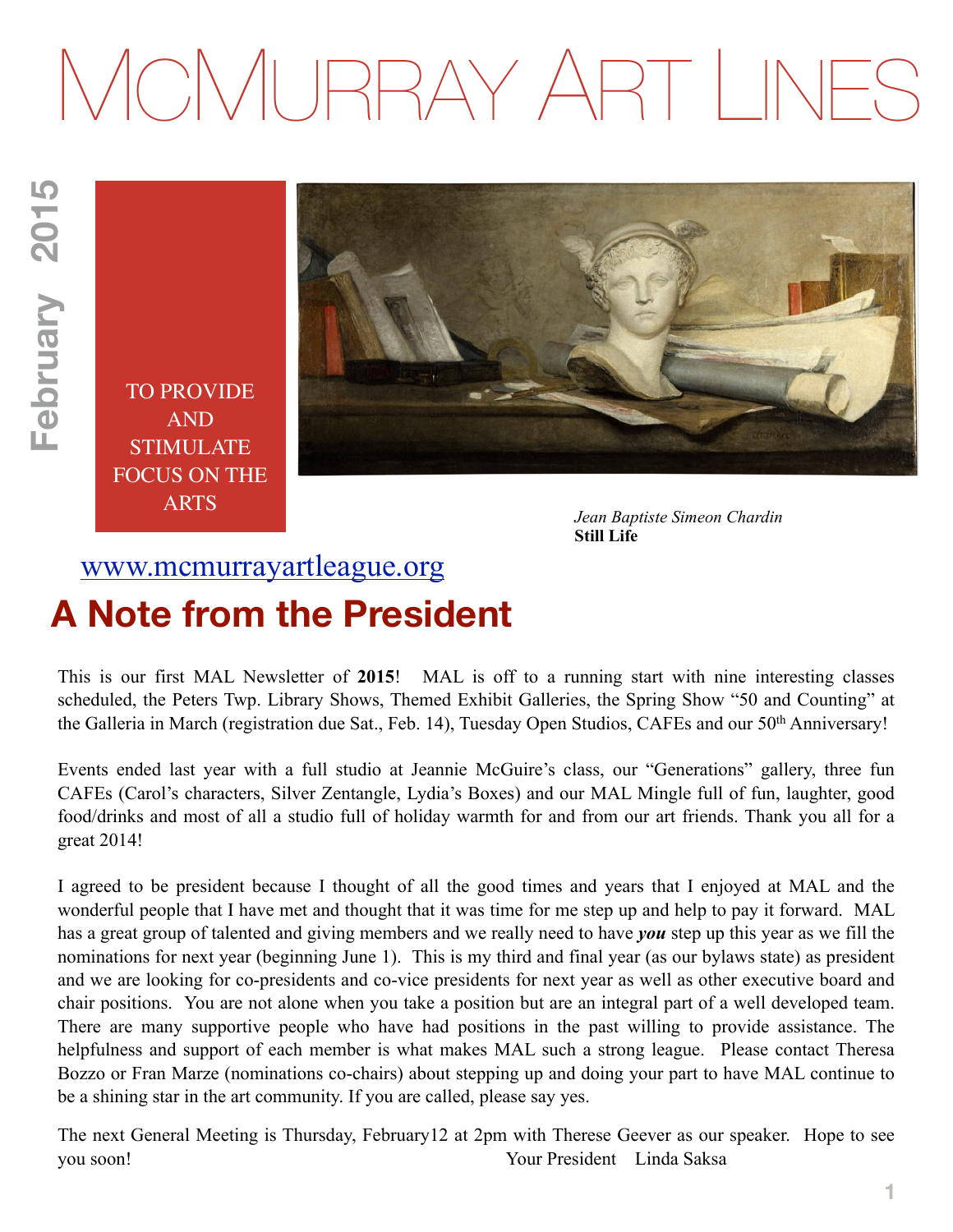# **News and Notes from the League**

# **50th Anniversary of MAL**

This year the McMurray Art League will celebrate it's 50th Anniversary. That's right, our organization was founded fifty years ago, and now it is time to plan a celebration. If you would like to help, we are forming a committee to meet on Tuesday, February 3, 2015, at the MAL studio  $-10:00$  A.M. If you would like to participate but cannot make that meeting, or just have an idea for us on how we can celebrate our founding, please email Carol Aurin at [ca0460@verizon.net.](mailto:ca0460@verizon.net)

#### **New Members**

We are happy to welcome Gail Beem, Phyllis Etzel, Catherine Layton, Lauren Moss, Loretta Smith and Shari Valcenti as new members to the league! (see page 7 for additional information). MAL also would like to welcome any perspective members who can join via the website, or by filling out a membership form (available on our website, at the studio or by calling Carol Kilkeary-724-941-4855). Dues for new members from January thru May 31,2015 are \$14.00. Check should be made out to McMurray Art League. Please mail to Carol Kilkeary at 276 Froebe Rd,Venetia PA. You may also pay online via PayPal on the Wild Apricot link.

#### **Art Watch**

What is ArtWatch? Something new! You may already be aware that to facilitate speakers with power point programs and for this new program, we have purchased a projector that connects to a computer that will project on our new large wall projection screen. A big thank you to Jan and Jim Pini for making this a reality and to Steve Saksa who helped them install the screen. We now have the ability to show DVDs in our studio. What fun it would be to watch the DVDs together! It will run much like our CAFEs with attendance at \$3 a person. ArtWatch times and subjects will be posted on our website calendar and in our newsletters. If anyone would like to donate art DVDs for our new program or has DVDs that could be borrowed, please email the title and length of time to Linda Saksa at saxa3@msn.com. Watch for ArtWatch!

#### **Galleria Mall Poster Contest**

The Galleria Mall will also sponsor a poster contest with the theme of "Wine". Details on the contest are available on the MAL website. The Galleria **deadline** 

**to enter is March 5, 2015**. The winning poster will be announced at the Spring Show reception on March 14 and displayed throughout the show

## **Mal Annual Spring Juried Show**

Plans are being made for the Spring Show at the Mt. Lebanon Galleria. The Theme for this year's show is " McMurray Art League - Fifty Years And Counting" to honor the founding year of our art league. The show will run from March  $13 - 22$ . The show setup will take place Thursday, March 12<sup>th</sup>, at 9:00 P.M. on the first floor of the Galleria. Details of the show (prospectus/ standards/registration forms), can be found on the MAL website.

New this year, the Galleria Mall has invited local high schools to pair up with the art leagues for the spring show. The high school art work will be displayed on the upper floor of the mall, and their show will start a few days earlier than our show start, and end the Sunday after the league's show start (overlapping to generate more public interest). High Schools and the Art Leagues will share the same reception, which will be held on Saturday, March 14<sup>th</sup>, at 7:00 P.M. If you have questions about the show, please contact show chairs, Linda VanNewkirk at [livartist@comcast.net](mailto:livartist@comcast.net) or Carol Aurin at ca0460@verizon.net.

## **McMurray Art League Scholarship**

The "Bunky Mosites Memorial Scholarship" will be presented to a graduating high school senior at the Spring Juried show on March 14, during the show reception. The scholarship is open to any graduating senior from the Peters Twp High School or an immediate family member of a MAL member, who has the intention of majoring in Fine Art, Art Education, Graphic Design, or Architecture, this coming fall. Details and the application form can be found on the MAL website. If you have questions, please contact Carol Aurin, Scholarship Chair, at ca0460@verizon,net. Deadline to enter is February 28, 2015.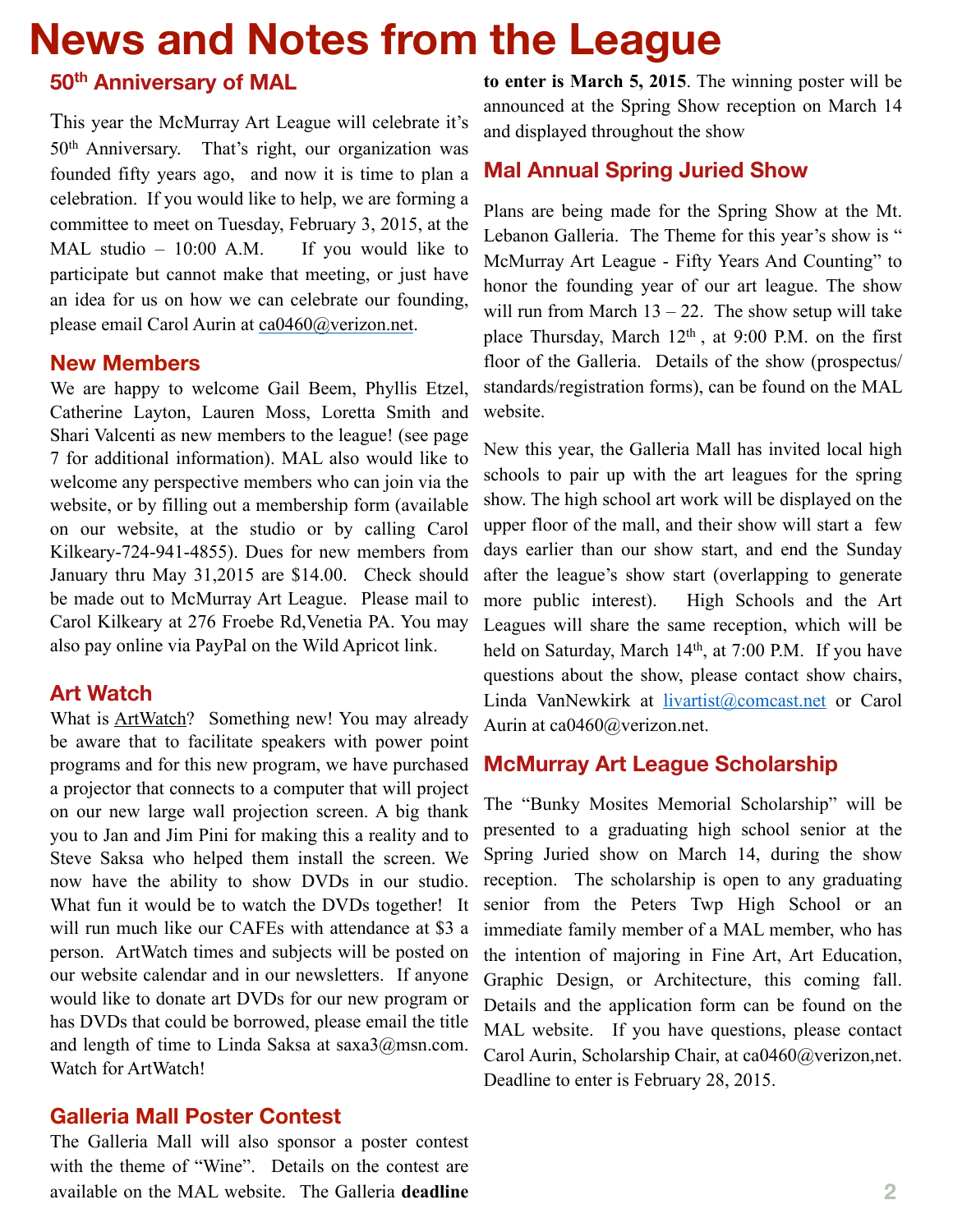# **Congratulations to our own Anne Trimble**

Anne Trimble's pastel portrait of her Dad, "Sunday Morning" is included in *North Light's* new book "Art Journey: Portraits and Figures--The Best of Contemporary Drawing in Graphite, Pastel, and Colored Pencil". This piece is displayed on a two-page spread, where Anne shares her approach to this piece, its subject matter, and her thoughts on portraiture in general. She is honored to be part of this publication, which showcases many talented portrait and figure artists. Below is Anne's pastel



*Anne Trimble Sunday Morning*

# **2015/2016 Nominations**

It is time to begin recruiting members to participate in keeping this wonderful art league moving forward. We hope YOU will consider running for one of the positions that will need to be filled in the coming year. We are very grateful to the many members who have served so generously to keep up the quality of McMurray Art League's operation, and that makes it one of the best art organizations in the area.

The following Executive Board positions will be needed; President/Co-President, Co-Vice Presidents, Treasurer, Corresponding Secretary. These positions are critical to the running of MAL. They are very doable as copositions especially with all the help and support from people who have served in these roles. Computer skills are very helpful in many of these offices. In addition many Board positions will be available: Class Coordinator, Exhibit Chairs for the Fall & Spring Shows, Hospitality, Newsletter, and Nominations. These people are an integral part of the MAL's many offerings. Theresa Bozzo and Fran Marze are the Nomination Chairs and will be contacting people to consider working in these offices. If you are willing to participate, please contact them and let them know you are interested. You may call any of the members who are in these roles this year if you want more information about a position. The MAL Directory also has a brief explanation of the different board member's responsibilities. The slate for the Executive Board needs to be published twice prior to the election in April and thus needs to be set by February 20. This allows the notice to be placed in the March newsletter so that the notification requirement can be met.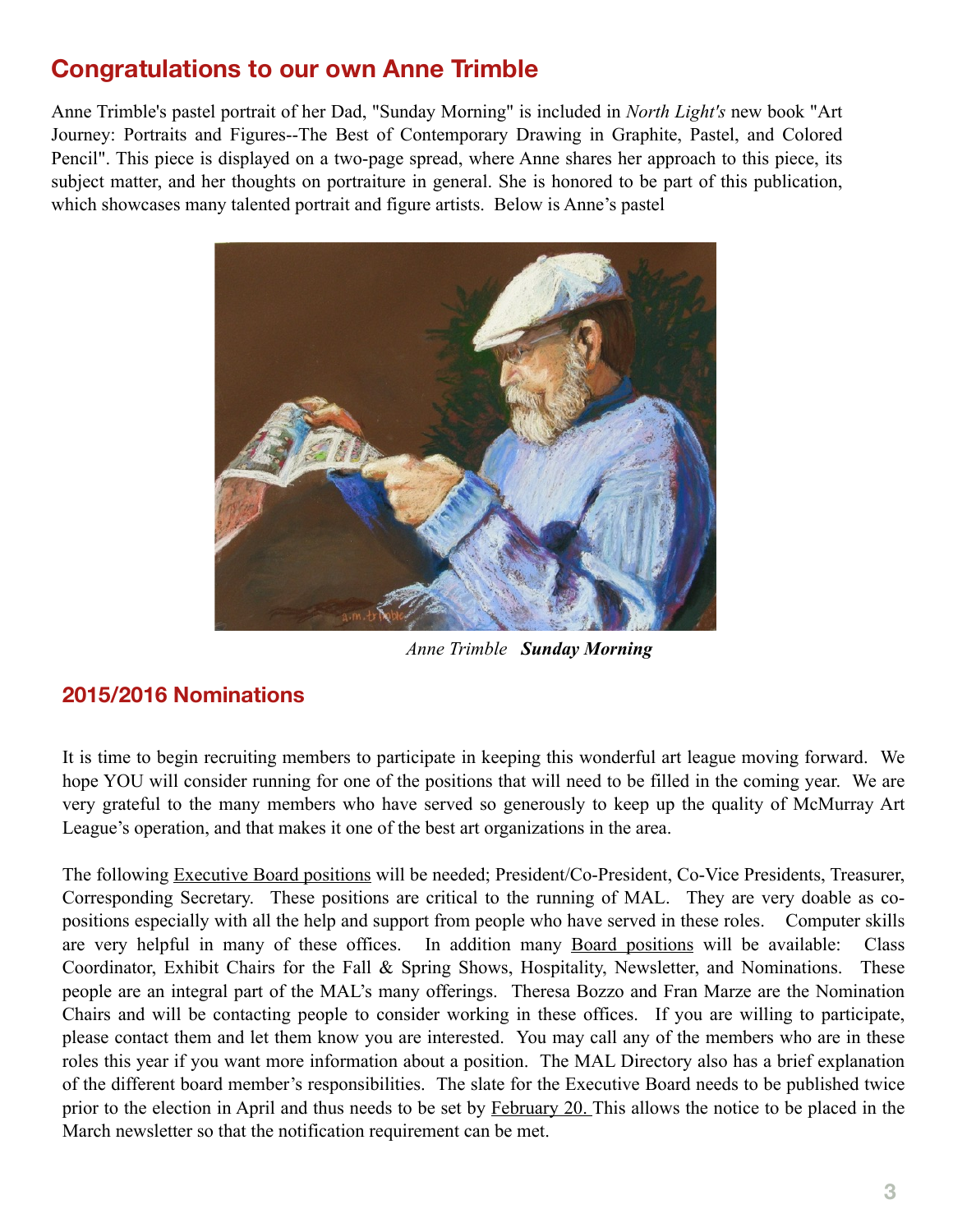# **2014-2015 MAL Classes**

# **Signing up for Classes**

Now that the holidays are over, it is time to think about signing up for new classes and getting back into your creative mode. There are two ways that you can sign up for classes: using our website by viewing "Events" or "Calendar" or by contacting Jean Kunz at 412 831 9992 or at *classregistrar@mcmurrayartleague.org* 

| Dates                  | <b>ARTIST</b>                            | <b>MEDIA</b>                                                                                                 | <b>HOURS</b>       | <b>MEMBER</b> | NON-MEM      |
|------------------------|------------------------------------------|--------------------------------------------------------------------------------------------------------------|--------------------|---------------|--------------|
|                        | Feb 23, March 30, May 18 Elaine Wertheim | 10 to $11:30$<br>Art Talks*                                                                                  | \$10               |               | \$15 per day |
| $\text{Feb } 4$        | <b>Leslie Fehling</b>                    | Watercolor Sketch booking                                                                                    | $10 \text{ to } 4$ | \$30          | \$35 per day |
| Feb 11                 | <b>Nicole Renee Ryan</b>                 | Watercolor on Yupo***                                                                                        | $10$ to $4$        | \$45          | \$50 per day |
|                        | Live model fee for April 28              | Feb 18, March 25, Apr 28 Carol Kilkeary Basic Figure Drawing 10 to 2<br>Fee determined by number of students |                    | \$25          | \$30 per day |
|                        | Feb 24, March 3 Steve Leonardi           | Watercolor Wild Life                                                                                         | $10 \text{ to } 4$ | \$35          | \$40 per day |
|                        | March 10, 17 Tom McNickle                | Oil Painting<br>Cancelled                                                                                    | $10$ to 4          | \$35          | \$40 per day |
| April $14, 21$         | <b>Barry Jeter</b>                       | <b>Watercolor Painting</b>                                                                                   | $10$ to $4$        | \$40          | \$45 per day |
| April 1, 8, 15, 22, 29 | <b>Sue Levy</b>                          | <b>Watercolor Painting</b>                                                                                   | $10$ to $2$        | \$25          | \$30 per day |
| May $6, 7$             | <b>Gail Beem</b>                         | <b>Abstract Pastel</b>                                                                                       | $10$ to $4$        | \$30          | \$35 per day |
| May 12, 13             | <b>Robert Yonke</b>                      | Watercolor Mixed Media                                                                                       | $10$ to $4$        | \$40          | \$45 per day |
| May 27, 28             | <b>Patricia Young</b>                    | Pastel Landscapes                                                                                            | $10$ to $4$        | \$30          | \$35 per day |

# **Have You Signed Up For Classes?**

There are a large variety of classes with new ideas and talents being offered. Leslie Fehling will have new techniques in keeping sketch books. We have a new instructor, Nicole Renee  $(\text{artbynicolerenee}(\partial \text{gmail.com})$  who will introduce watercolor painting on Yupo paper. Steve Leonardi, after a hiatus from teaching, will be back with wonderful tips on watercolor painting doing a wild life painting to honor Ginnie Swartz. He will be framing all these paintings for us. Carol Kilkeary will instruct techniques in figure drawing skills and methods. plans are to have a nude model in the third class. Elaine Wertheim will begin a new series of Art Talks. **And these are just what we are offering in February!** Check out the rest of the year's classes while you are on the website, some new and exciting classes are coming up.

**It would be a shame to have to cancel these instructors for lack of students.** We do not have enough students in these classes at the present time to run them. Check out the web site for the class outline and materials list. Hope to see you in these new classes. Sign up with Jean Kunz ASAP at [classregistrar@mcmurrayartleague.org](mailto:classregistrar@mcmurrayartleague.org) or at 412 831 9992.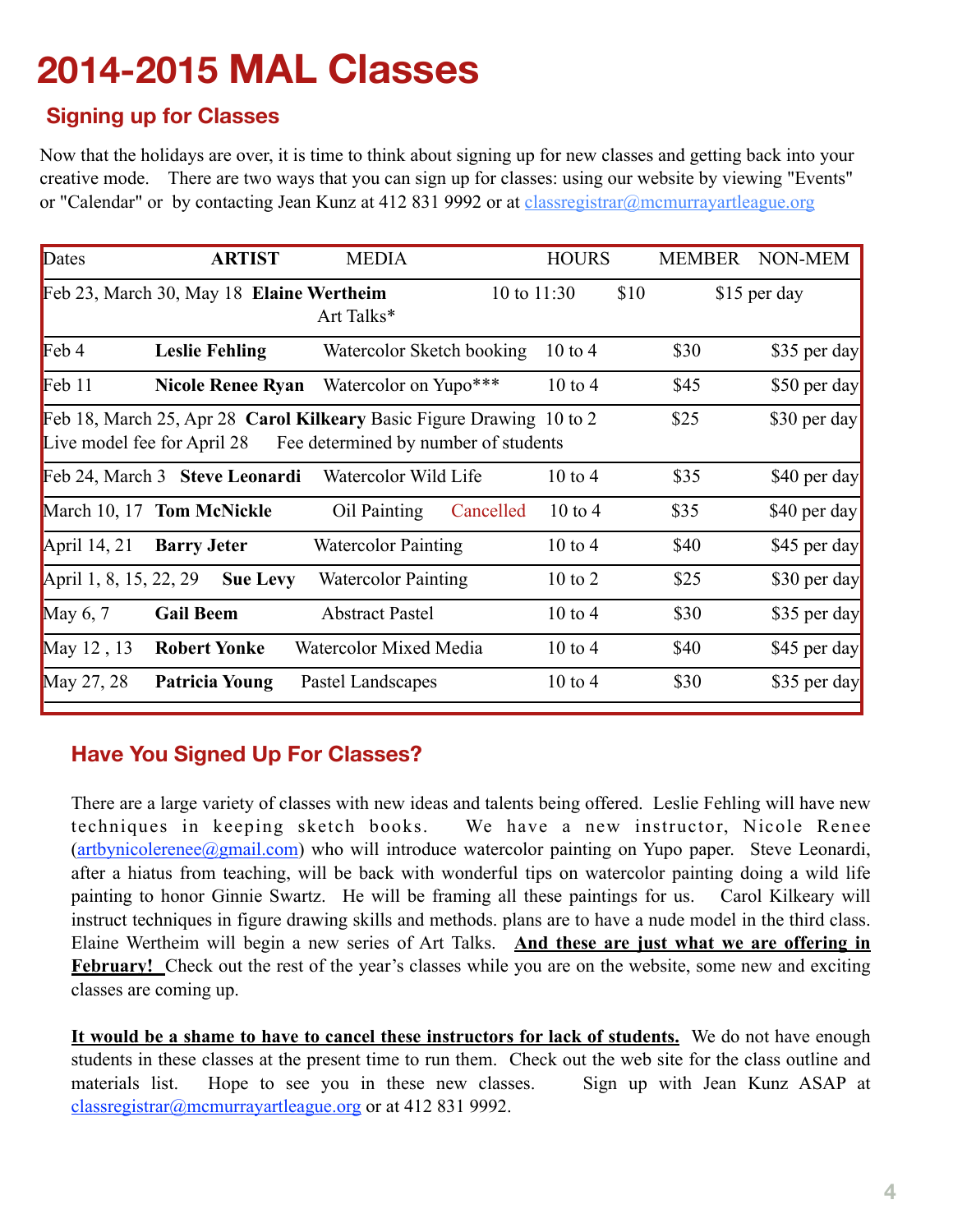# **Upcoming MAL CAFE and General Meeting**

We have an upcoming CAFE offered by Joe Raffaele on his poetry- who knew!! We will keep you posted of the date on this one. Any member who wishes to share hidden talents or creative outlets with other members by offering a CAFE can contact Carol Kilkeary:  $\frac{1}{1}$  kilkeary $\omega$ , verizon.net to get started.

## **General Meeting-February 12**

For our February 12 (2pm) General Meeting, Therese Geever will explain the process that she takes students through when teaching figure painting and will present a short demonstration of painting a back lighted figure with contrasting values.

Therese Geever received her Bachelor of Science degree in Textile Design from Philadelphia College of Textiles and Science in 1980. Her continued studies of drawing and painting led her to Carlow College where she received her Art Education Certification. Therese received a Master of Arts in Art Education from the University of Pittsburgh in 1996. Therese has studied with many nationally recognized artists including Linda Fruhwald, Frank Webb, Marilyn Hughey Phillis and Skip Lawerence. Therese lives in the greater Pittsburgh area with her husband and twin sons. Therese enjoys sharing her love of drawing and painting with others through teaching. She teaches locally. In her paintings, Therese enjoys playing with shapes, colors and values that express her thoughts and feelings about the subject. Therese also enjoys calligraphy and Asian Brush Painting. She is a Signature Member of the Pittsburgh Watercolor Society of Pittsburgh and a Member of the Calligraphy Guild of Pittsburgh.

#### **Open Studio**

Once we turn the calendar away from dull, drab February we are one step closer to Spring and the revival of Open Studio!

During the month of March the MAL studio will be open on Tuesdays from 10:00 a.m. until 2:00 p.m. Join fellow artists for a day of companionship, chit chat and artistic inspiration. Bring your art supplies and current projects and don't forget your lunch!

Mark your calendars for Open Studio on March 10, 17, 24 and 31. Let's herald in Spring with a flurry of activity!!

Darlene Sanders – Open Studio Monitor

## **News Anyone?**

We really would like to publish any *news* you might have in our future newsletters about new awards you've received or upcoming shows you may be in. Please email Renee at [rakeil@comcast.net](mailto:rakeil@comcast.net) with your information.

**Spring Show Notes Show Dates at the Galleria - March 13-22 Registration Postmark by Feb. 14th Show Screening Feb. 21st**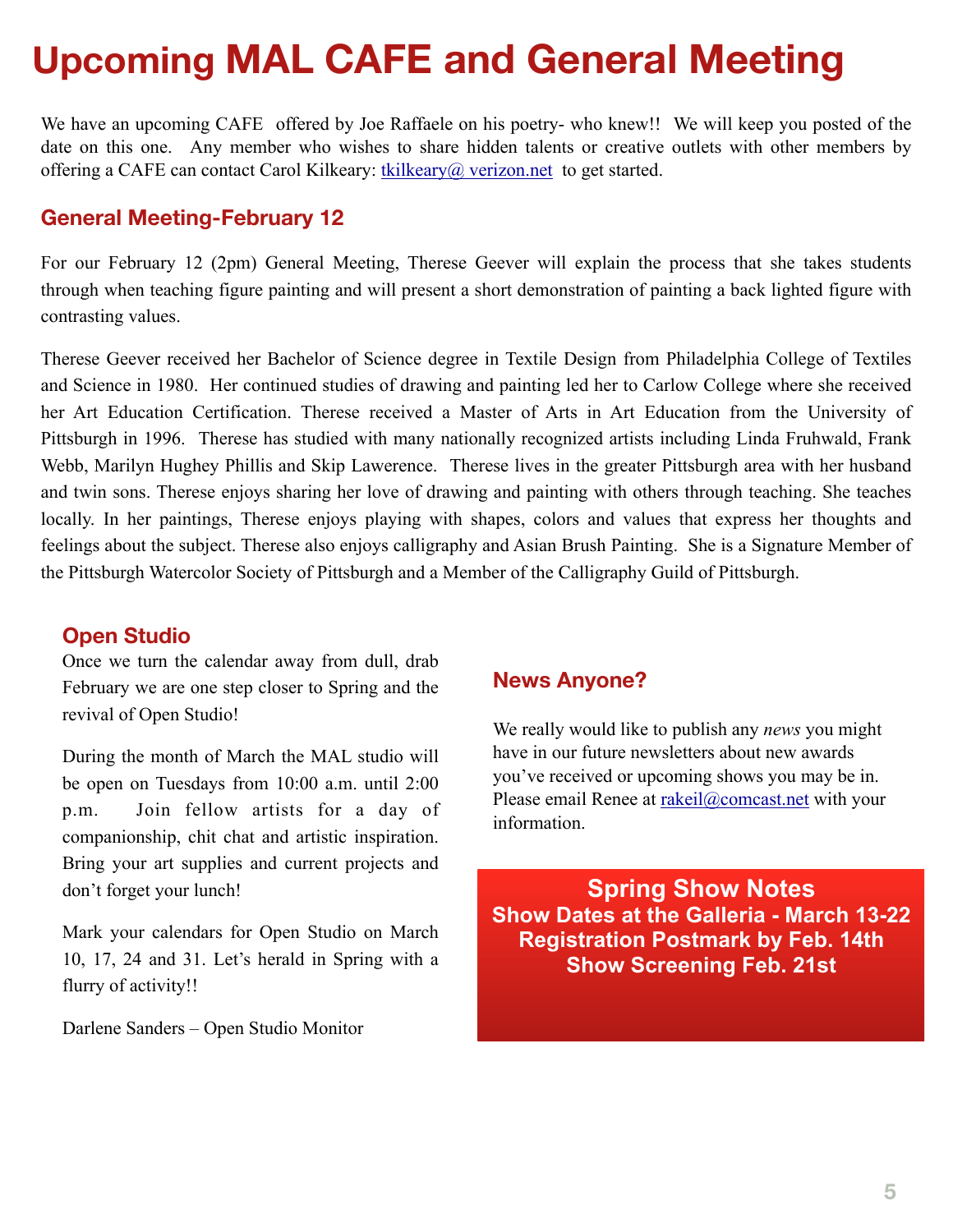# **2014-2015 Thematic Shows**

All McMurray Art League members are invited to exhibit their art during any and all of the Thematic Shows at the studio/gallery. Each artist can submit up to 4 pieces of work that express the show's theme in some way. Original art, as well as class work, prints and work previously exhibited in MAL shows can be included in the thematic shows. Artists must let Co-chairs Sandy Conley and/or Michalina Pendzich ([conley1973@verizon.net\)](mailto:conley1973@verizon.net),([mpendzich54@yahoo.com](mailto:mpendzich54@yahoo.com)) know they are planning to participate in a show. Provide the following information no later than 10 days prior to the receiving/hanging dates listed below: artist, title, medium, price. If you prefer, you may register online. For convenience, receiving and take down of the previous show will be at the same time. Please note the themes and dates below. Each participating artist will need to sit at the studio once, possibly twice during the show on a Thursday evening from  $5 - 8$ p.m. We look forward to filling the gallery with your beautiful artwork once again this year.

*January 29 – March 26, 2015 Receiving January 29, 2015, 5-8p.m.*  **"Line"** – Work in which line is the principal design element. Zentanglers, here's your chance to exhibit some of the inventive work you've been producing.

| March 26 – May 28, 2015.                             | Receiving on March 26, $5 - 8$ p.m. |
|------------------------------------------------------|-------------------------------------|
| <i>"Celebrate Color"</i> - Let's go wild with color! |                                     |

# **Art Talks with Elaine Wertheim**

February 23, 10-11:30a.m. **Still Life:The Significance of Things**

The upcoming series of three talks by our favorite art historian, Elaine Wertheim, is called "Feast of the Eyes: Delighting the Senses". For centuries the sensuous world of food has attracted and challenged painters. Tavern scenes and luscious food inspired Flemish and Dutch artists while the Impressionist filled their works with culinary delights that capture the joy of living. We will explore the tradition of food in the works of masters such as Velasquez, Chardin and Manet. Still-life painters—you will relish this class.

The first talk of the series, "Still Life; The Significance of Things" will take place on Monday, February 23 from 10:00-11:30am at the MAL studio. Still Life painting appeals to the senses and the Dutch and Flemish painters bring food to life.

Register for the series online at the McMurray website or contact Class Registrar, Jean Kunz, at  $jeankunz@aol.com$ . The cost is \$10 a session or if paid by 2/10, all three for \$27. The cost is \$15 a session for non-members but members may invite a friend for the \$10 member fee. Upcoming Art Talks with Elaine: March 30 and May 18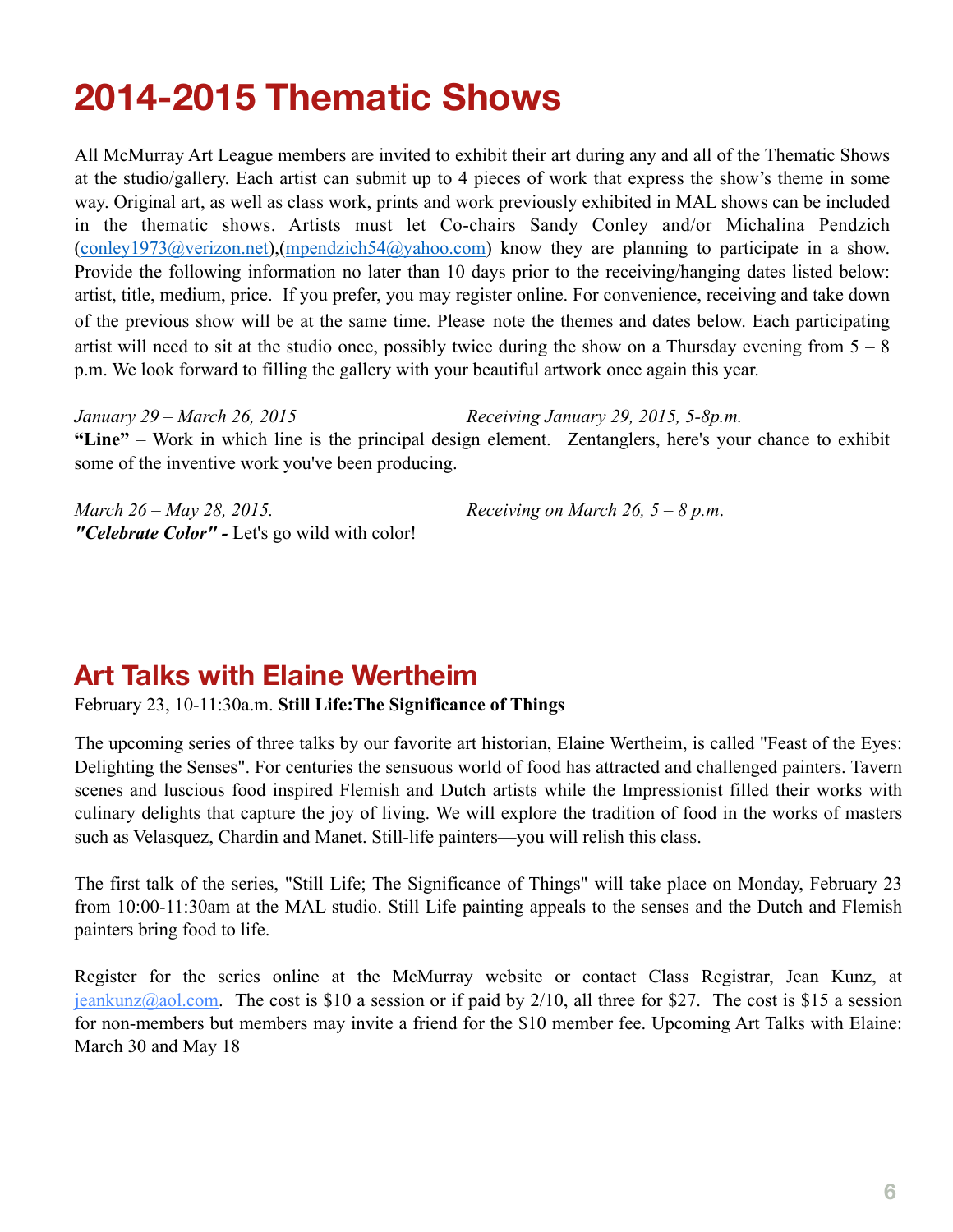#### **2015 Mid-Atlantic Watercolor Exhibit**

**CALL FOR ENTRIES**: The 2015 Baltimore Watercolor Society's Mid-Atlantic Exhibition at the Black Rock Center for the Arts, Germantown, MD. Open to all watermedia artists in the Mid-Atlantic States and D.C. Juror: Mark Mehaffey, AWS df, NWS. Entry online or by CD. First Place: \$1200 Deadline: March 21, 2015. For a prospectus and more information: [www.BaltimoreWatercolorSociety.org](http://www.BaltimoreWatercolorSociety.org)

Sharon A. Green: Mid-Atlantic Exhibition Chair, BSW, 9 Valleys Crest Ct., Owings Mills, MD 21117… 410-363-1922 [sharonagreen@comcast.net](mailto:sharonagreen@comcast.net)

## **Peters Twp Library Presents:**

The next Peters Library Show, **If Winter Comes**  will be hung February 12th through April 16th. This show hangs through the dates of the Spring Galleria Show. **Do not** put anything in the Peters Show that you will need for the Galleria. Send your entries via email to [windpaintr@hotmail.com](mailto:windpaintr@hotmail.com) or call 412 833 2374

with your entry data: Artist Name, Title of Work, Medium and Price. Size only if over 3 feet in any direction. You may enter three pieces unless oversized.

Your information is needed by February 8th. to allow time to make up a brochure for the show. There is no fee for entering. A percentage of all sales benefits the Peters Library. Thanks for participating. Stay warm everyone.

West Hills Art League Exhibit is currently at Sweetwater Center for the Arts in Sewickley PA. The show runs from January 17 – March 28, 2015. MAL has several members who also belong to WHAL and we encourage everyone to stop by to support our fellow artists. If you have never been to Sweetwater you are in for a treat. The venue offers great gallery space and is always an interesting place to browse and shop!

**New member list** for membership booklet. Cut out the information below and paste in your booklet

| Beem, Gail<br>157 York Dr                                                         |         | 724-295-9894 gailbeem@gmail.com<br>AC, OI, PA                 |
|-----------------------------------------------------------------------------------|---------|---------------------------------------------------------------|
| Natrona Heights, PA 15065                                                         |         | AAP, PPAL, PAS                                                |
| Etzel, Phyllis<br>76 Mr. Lebanon Blvd<br>Pittsburgh, PA 15228                     | (Tommy) | 412-480-2588 phyllie@comcast.net                              |
| Layton, Catherine 412-221-3761<br>6362 Spring House Road<br>Bridgeville, PA 15017 |         | laytoncatherine@yahoo.com<br>GR, WC                           |
| Moss, Lauren<br>(moving to Pittsburgh)                                            |         | 903-515-0942 primacellaren@yahoo.com<br>МM                    |
| Smith, Loretta                                                                    |         | 412-279-8193 smithslsd2@comcast.net<br>PA, WC<br>SA, WHillsAL |
| Valicenti, Shari<br>7011 Clubview Dr                                              |         | 412-916-7112 vals29@verizon.net<br>AC, GR, IN, MM, WC         |

Bridgeville, PA 15017